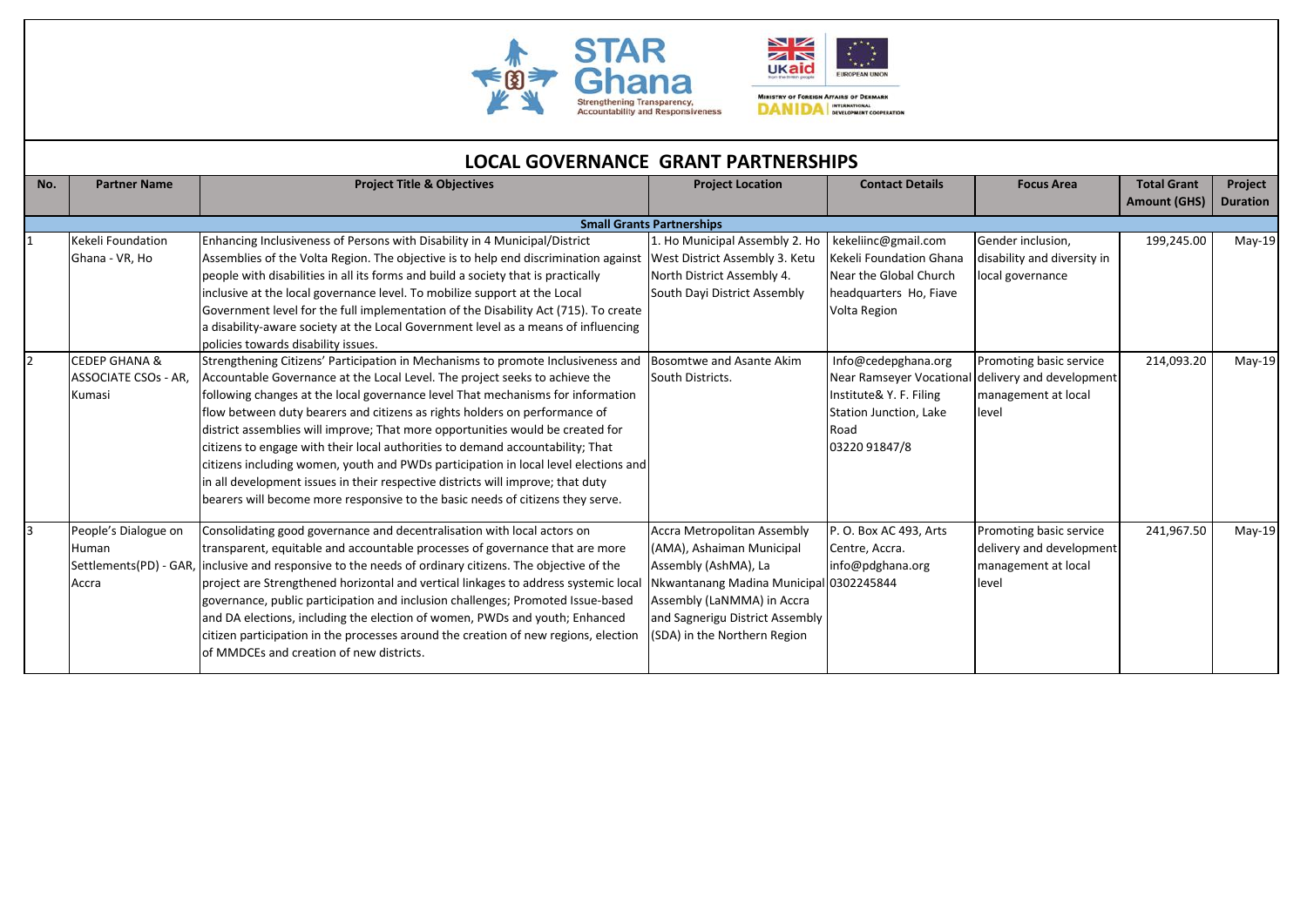| $\overline{a}$ | Regional Advisory<br>Information and<br><b>Network Systems</b><br>(RAINS) - NR, Tamale | Enhancing Social Inclusion in Local Governance (ESILG). The project aims to bring<br>about multiple positive changes in the lives of communities of excluded social<br>groups identified as target in the project. The overall changes would be the extent<br>to which local government services benefits and affects positively all social<br>excluded groups. This must be anchored on the availability of spaces for them to<br>influence the plans of local government in the 2 project districts. Specific changes<br>being sought by the project include;<br>· Social excluded group have become strengthened, mobilising and using available<br>spaces to influence and demand for systemic barriers that hinders on their ability<br>to affect change on an on-going process. This is crucial for maintaining and<br>sustaining the opportunities that puts them in the mainstream of development<br>planning and delivery in local government from the sidelines.<br>District Assemblies systems are opening up opportunities for the participation<br>processes that is inclusive of all sections of communities and citizens. | West Mamprusi and Gushegu<br>districts                                                                                                                                              | Mandela Development<br>Centre<br>No. 7 Dagomba Road,<br>Near Metropolitan Fire<br>Service<br>P.O Box 27 Education<br>Ridge.<br>rains@rainsgha.org<br>0372023406 | Gender inclusion,<br>disability and diversity in<br>local governance                | 240,935.50 | May-19   |
|----------------|----------------------------------------------------------------------------------------|------------------------------------------------------------------------------------------------------------------------------------------------------------------------------------------------------------------------------------------------------------------------------------------------------------------------------------------------------------------------------------------------------------------------------------------------------------------------------------------------------------------------------------------------------------------------------------------------------------------------------------------------------------------------------------------------------------------------------------------------------------------------------------------------------------------------------------------------------------------------------------------------------------------------------------------------------------------------------------------------------------------------------------------------------------------------------------------------------------------------------------------|-------------------------------------------------------------------------------------------------------------------------------------------------------------------------------------|-----------------------------------------------------------------------------------------------------------------------------------------------------------------|-------------------------------------------------------------------------------------|------------|----------|
| 5              | Women Integrated<br>Development<br>Organization (WIDO) -<br>UWR, Wa                    | Local Governance and Accountability Project (LOGAP). The objective of the project 5 districts in the Brong Ahafo<br>are Increased citizens active inclusion and participation in monitoring and<br>reporting on the implementation of pro-poor development projects and holding<br>duty bearers to account; Voices of vulnerable groups including PWDs, Youth and<br>Women are promoted in local governance through enhanced platforms to engage<br>with and hold their local governments to account on quality service delivery; and<br>Citizens groups becomes aware of the elections of MMDCEs and effective public<br>education organized to galvanise citizens' support the upcoming 2019 referendum.                                                                                                                                                                                                                                                                                                                                                                                                                               | Region.<br>1. Jaman North District<br>2. Ejura District<br>3. Tachiman North District<br>4. Tachiman Municipality and;<br>5. Asunafo South district                                 | women integrated@yaho Promoting basic service<br>o.com<br>Post Office Box 65, Kaleo-<br>Wa,                                                                     | delivery and development<br>management at local<br>level                            | 248,894.24 | May-19   |
| 6              | SMAid<br><b>INTERNATIONAL</b><br>GHANA - BAR, Sunyani                                  | Ghana's Strengthened Accountability Mechanisms Project. The three main<br>objectives of the project are;<br>1. To increase the availability of accessible information on MMDAs capital<br>development project performance in project Districts.<br>This objective is categorized into two<br>1.a. Increase availability of accessible information on Ghana Audit Service<br>(GAS) performance audit findings in MMDAs.<br>1.b. Increase availability of citizen generated information on MMDAs<br>capital development project in project Districts.<br>2. Strengthened CSOs, CBOs and citizens capacity to monitor MMDAs capital<br>development projects in project Districts.<br>3. Increase the use of citizen generated information using score card methodology<br>on MMDAs capital development project to inform planning and policy direction in                                                                                                                                                                                                                                                                                   | The project will be implemented PT/7 Airport Residential<br>in three selected Districts<br>(Sunyani West, Asunafo South<br>and Asutifi North) in the Brong<br>Ahafo Region of Ghana | Area, Off Zinko Road<br>Sunyani Brong Ahafo<br>Region.                                                                                                          | Promoting basic service<br>delivery and development<br>management at local<br>level | 240,656.50 | $May-19$ |
|                | Women in Law and<br>Development in Africa                                              | Influencing Local Development through Utilisation of data and gender<br>mainstreaming. The objectives of the project is To make available data and<br>(WiLDAF) - GAR, Teshie sstrengthen its utilisation in local decision making processes; To upscale gender<br>mainstreaming into development processes of the 3 targeted district assemblies;<br>To strength collaboration among the 3 targeted District Assemblies for improved<br><u>divary of public goods and convices</u>                                                                                                                                                                                                                                                                                                                                                                                                                                                                                                                                                                                                                                                       | Eastern Region - Akwapim<br>North and Akwapim South (and<br>indirectly the new Okere)<br>Districts                                                                                  | 888/C6 Tsuibleoo, Teshie,<br>Accra, Ghana<br>info@wildaf.org                                                                                                    | Gender inclusion,<br>disability and diversity in<br>local governance                | 212,500.00 | $May-19$ |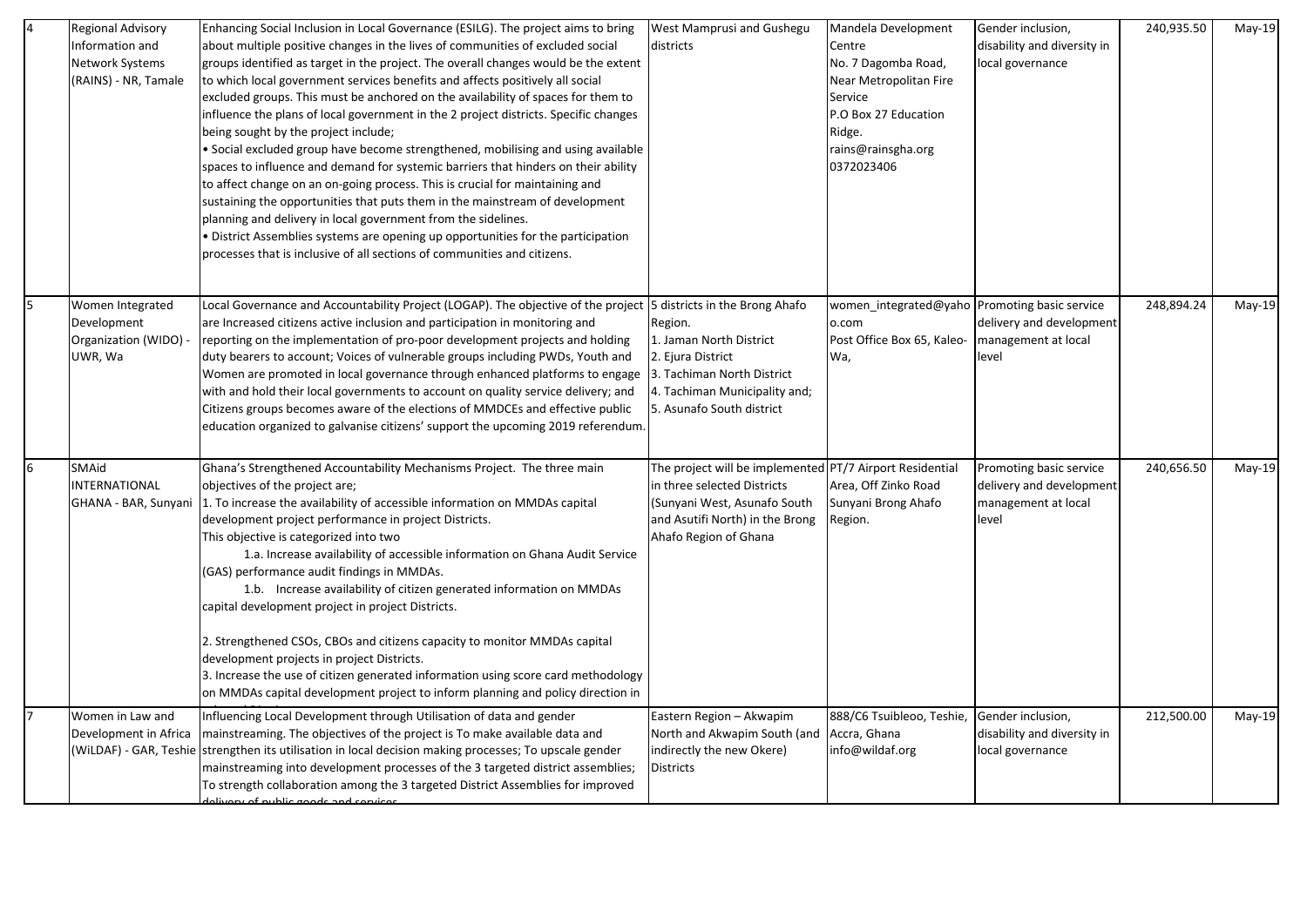| 8  | 4-H Ghana - ER,<br>KOFORIDUA                                                                           | Active citizens' participation in decentralized process and implementation of the<br>new Act 936, party political elections of MMDCEs and voter education and<br>sensitisation. This project seeks to engage and educate citizenry in New Juaben<br>Municipality to ensure the implementation of the Act 936 and the subsequent<br>voter education and the election of MMDCE to ensure balance development of the<br>Municipality                                                                                                                                                                                                                                                                                                                                                                                                                                                                     | New Juaben Municipal.                                                                                                                                                                                                                               | 4hghana@gmail.com<br>0342020059<br>Hse. No. AT. A22 Anlo<br>town, opposite MCH.<br>P.O. BOX 2561,<br>KOFORIDUA, EASTERN<br>PFCION | Implementing the new<br>Act 936, party political<br>elections of MMDCEs and<br>voter education and<br>sensitisation towards<br>Referendum | 211,228.00 | May-19 |
|----|--------------------------------------------------------------------------------------------------------|-------------------------------------------------------------------------------------------------------------------------------------------------------------------------------------------------------------------------------------------------------------------------------------------------------------------------------------------------------------------------------------------------------------------------------------------------------------------------------------------------------------------------------------------------------------------------------------------------------------------------------------------------------------------------------------------------------------------------------------------------------------------------------------------------------------------------------------------------------------------------------------------------------|-----------------------------------------------------------------------------------------------------------------------------------------------------------------------------------------------------------------------------------------------------|-----------------------------------------------------------------------------------------------------------------------------------|-------------------------------------------------------------------------------------------------------------------------------------------|------------|--------|
| l9 | Volta Educational<br>Renaissance<br>Foundation (VEReF) -<br>VR, Peki                                   | Enhancing Gender Mainstreaming and Socially Inclusive Participation in Local<br>Governance for Development in Ghana. This project seeks to improve on citizens'<br>responsiveness, increase citizens collaboration and inclusive participation in all<br>forms of elections and referendums, particularly increasing the interest and<br>enthusiasm of the youth, women and PwDs in local governance processes for<br>sustainable develonment                                                                                                                                                                                                                                                                                                                                                                                                                                                         | The project will be implemented 0362 093 123<br>in five districts in the Volta<br>Region namely, Nkwanta North,<br>Nkwanta South, Jasikan, Krachi<br>Nchumuru and South Dayi                                                                        | verefghana@gmail.com                                                                                                              | Gender inclusion,<br>disability and diversity in<br>local governance                                                                      | 229,288.75 | May-19 |
| 10 | Child Research and<br><b>Resource Centre</b><br>(CRRECENT) - GAR,<br>Accra                             | Citizens participation in local governance, gender equity and social inclusion, for<br>economic development and poverty reduction. The project seeks To strengthen<br>the cultural and political transformation that has already begun in the selected<br>communities to give children and women voices at local and district levels. Further<br>to increase women's participation at district political level as well as demand<br>accountability for their share in national policies, eg planting for food and jobs,<br>one district, one factory.                                                                                                                                                                                                                                                                                                                                                 | Akuapem North Municipality:<br>Tutu, Mampong, Amanokrom,<br>Manfe, Abrew, Akropon, Dawu,<br>Awukugua, Adukrom, Saforo,<br>Kwamoso, Mampon-Nkwanta,<br>Adowso, Abenta,<br>Nyamebekyere, Mantey Krome,<br>Nsutame, Kobokobo,<br>Anyamehekyere, Anrede | 312 Haatso-Atomic<br>Highway, North Legon,<br>Accra.<br>030 296 0044<br>info@crrecent.org                                         | Gender inclusion,<br>disability and diversity in<br>local governance                                                                      | 248,844.50 | May-19 |
| 11 | Ghana Developing<br>Communities<br>Association (GDCA) -<br>NR, Tamale                                  | Enhancing Participation in InternalRevenue Mobilization and Utilization (EPRM) in<br>East Gonja Municipal Assembly. The goal of the project is to strengthen citizen<br>participation in MMDAs internal revenue generation and utilization for improved<br>local government accountability and performance.                                                                                                                                                                                                                                                                                                                                                                                                                                                                                                                                                                                           | East Gonja Municipal                                                                                                                                                                                                                                | GDCA, P. O. Box TL 2211,<br>Tamale, Northern Region.<br>gdcagh@gmail.com                                                          | Poverty reduction, local<br>economic development,<br>resource mobilisation and<br>budgetary utilisation at<br>the local level             | 229,800.50 | May-19 |
| 12 | <b>WOMEN'S HOPE</b><br><b>FOUNDATION (WHF)</b><br>AR, Kumasi                                           | Strengthen Women and PWDs Participation in Local Governance. This project<br>seeks to increased voice, inclusive, and participation of women and people with<br>disabilities in local governance. This project also seeks to contribute to achieving<br>increased accountability and responsiveness of government at community and<br>district levels to citizens especially women, children, young people and people with<br>disabilities (PWDs). In addition, this project seeks to contribute to achieving Goal 4<br>of the United Nations Sustainable Development Goals: Achieve Gender Equality,<br>Social Inclusion and Human Rights for all, which aims to bring about<br>transformative change within societies, institutions and economic structures to<br>end gender inequality and all other forms of discrimination impacting on<br>participation in social, political and economic life. | Kwabre East District.                                                                                                                                                                                                                               | womenshope2000@yaho<br>o.com<br><b>Opposite Mamponteng</b><br>Police Station, Kwabre<br>East                                      | Gender inclusion,<br>disability and diversity in<br>local governance                                                                      | 176,604.95 | May-19 |
| 13 | <b>Central And Western</b><br>Fishmongers<br>Improvement<br><b>Association (CEWEFIA)</b><br>CR, Elmina | Strengthening Women's Roles and Participation in Decentralization and<br>Governance to Alleviate Poverty in Komenda-Edina-Eguafo-Abrem (KEEA)<br>Municipality, Abura-Asebu-Kwamankese (AAK) District and Cape Coast Metropolis. Asebu-Kwamankese (AAK)<br>The project seeks to Increase the participation of community members in local<br>governance in the four targeted communities: Elmina, Komenda, Moree and Ekon;<br>Educate and encourage the participation of women and youth groups in decision-<br>making to ensure that the marginalized are included, and Sensitize local<br>authorities, traditional authorities, and community members to include the views<br>of women and youth in decision-making.                                                                                                                                                                                  | Komenda-Edina-Eguafo-Abrem<br>(KEEA) Municipality, Abura-<br><b>District and Cape Coast</b><br>Metropolis                                                                                                                                           | House Number B345<br>Broyibima Estate, Elmina<br>cewefia@gmail.com,<br>cewefia@yahoo.com                                          | Gender inclusion,<br>disability and diversity in<br>local governance                                                                      | 216,472.00 | May-19 |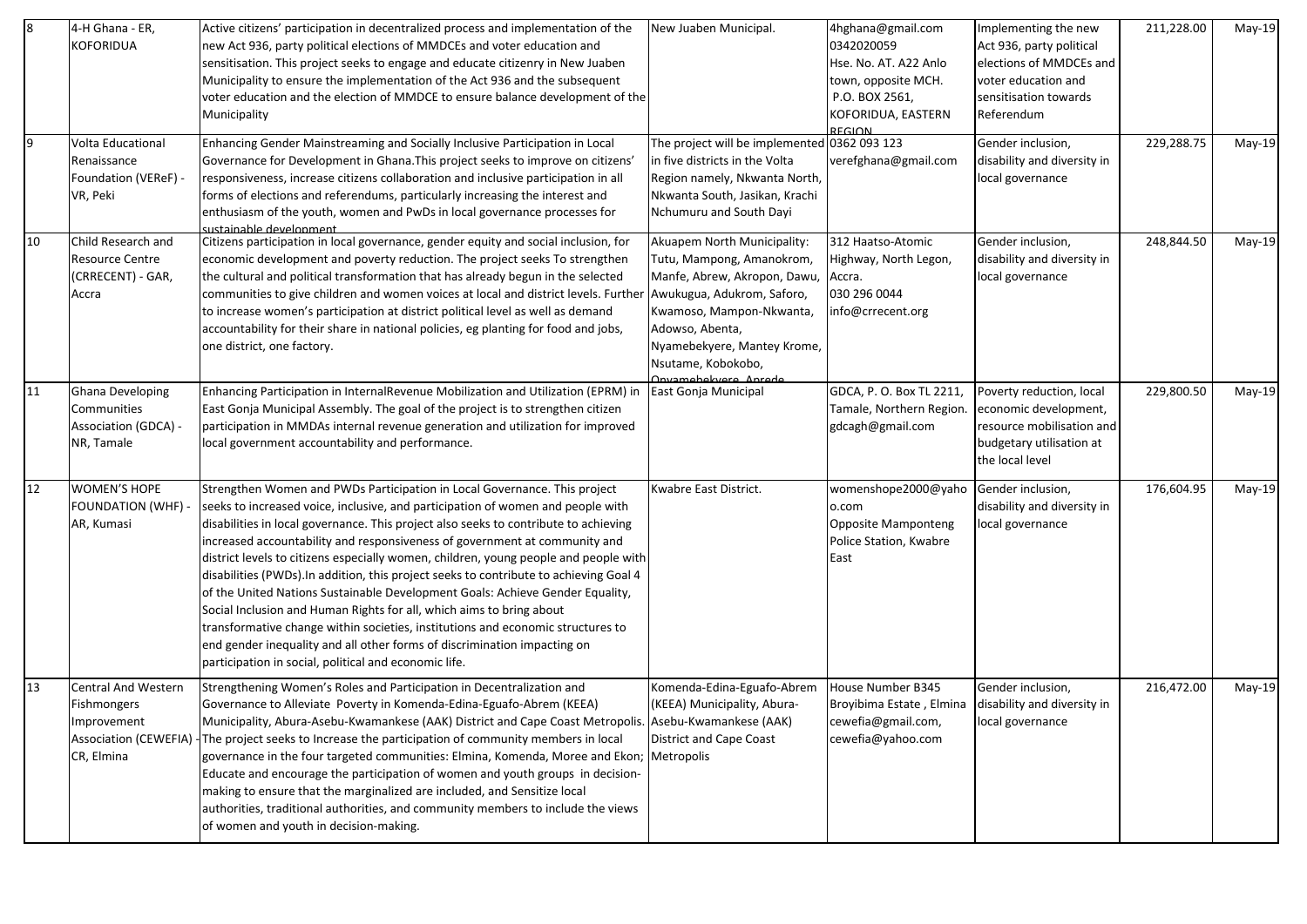| $\overline{14}$<br>15 | <b>ARK Development</b><br>Organisation - ER,<br>Nsawam<br><b>Action for Sustainable</b><br>Development<br>(ASUDEV) - UWR,<br>Tumu | Promoting Citizens Participation in Local Governance to Improve Accountability in<br>revenue mobilisation and utilisation by the Nsawam-Adoagyiri Municipal<br>Assembly. The project seeks to promote local revenue mobilisation through<br>awareness creation and citizen education on the need to pay fees such as property (Nsawam, Adoagyiri, Fotobi,<br>rates, share information on Assembly's budget and expenditure, strengthen<br>women groups to demand gender sensitive projects in the Nsawam-Adoagyiri<br>بغناجمنهنمسه<br>Citizens Action for Accountable Governance (CAAG). The project is whipping up<br>citizens' consciousness and redirecting media's inter-connection with citizens and<br>duty-bearers to enhance social accountability.                                                                                                                                                                                                                                                                                                                                                                                                  | The project will be implemented P.O. Box 198, Awo Yaa<br>in the Nsawam-Adoagyiri<br>Municipal under 4 zones<br>Dobro)<br>Wa Municipal<br>Sissala East district | Amankwah I Street,<br>Nsawam, ER<br>arkdevelopmento@gmail.<br>com<br>Off Tumu - Navrongo<br>Road, Opposite Niimong<br>Lodge<br>asudevtumu06@yahoo.co level<br>m nh | Poverty reduction, local<br>economic development,<br>resource mobilisation and<br>budgetary utilisation at<br>the local level<br>Promoting basic service<br>delivery and development<br>management at local | 214,131.75<br>294,099.00 | May-19<br>May-19 |
|-----------------------|-----------------------------------------------------------------------------------------------------------------------------------|--------------------------------------------------------------------------------------------------------------------------------------------------------------------------------------------------------------------------------------------------------------------------------------------------------------------------------------------------------------------------------------------------------------------------------------------------------------------------------------------------------------------------------------------------------------------------------------------------------------------------------------------------------------------------------------------------------------------------------------------------------------------------------------------------------------------------------------------------------------------------------------------------------------------------------------------------------------------------------------------------------------------------------------------------------------------------------------------------------------------------------------------------------------|----------------------------------------------------------------------------------------------------------------------------------------------------------------|--------------------------------------------------------------------------------------------------------------------------------------------------------------------|-------------------------------------------------------------------------------------------------------------------------------------------------------------------------------------------------------------|--------------------------|------------------|
| 16                    | Friends of the Nation<br>(FON) - WR Sekondi                                                                                       | Promoting Social Accountability in the Utilisation Of Public Resources through<br>Citizens' Participation. The objective of the project is to increase transparency,<br>accountability and citizens-private sector-government engagements in the<br>implementation of the 2018 -2021 District Medium-Term Development Plan in 4<br>Districts by April 2020; to strengthen the capacity of 120 civil society actors<br>including the media to use social accountability tools to track the implementation<br>of 2018 -2021 Districts Medium-Term Development Plans and Budgets by 2020; to<br>build citizens' the trust and confidence in resource allocation and utilization by<br>using innovative technology and media to develop and disseminate disaggregated<br>District financial information including the utilisation of Minerals Development<br>Fund that would be simple, easy to understand and analyse by 2020; to improve<br>the participation of 3,000 women and 300 persons with disability by creating<br>platforms for direct engagement with District Authorities contributing to inclusive<br>growth and better service delivery by 2020. | WR - 4 districts (Tarkwa -<br>Nsuaem, Prestea Huni-Valley,<br>Mpohor, Wassa East)                                                                              | P.O. Box MC 11, Takoradi<br>info@fonghana.org                                                                                                                      | promoting basic service<br>delivery and development<br>management at local<br>level                                                                                                                         | 214,132.07               | $May-19$         |
| 17                    | Local Government<br>Network (LOGNet) -<br><b>GAR Accra</b>                                                                        | Leaving no one behind - All Citizens' Participation for Improved service delivery -<br>the Act 936 0f 2016 factor. The objective of the project is to improve service<br>delivery by strengthening marginalised citizens' participation in local Governance<br>in 50 districts (5 per each of the 10 regions).                                                                                                                                                                                                                                                                                                                                                                                                                                                                                                                                                                                                                                                                                                                                                                                                                                               | National                                                                                                                                                       | c/o ActionAid Ghana<br>13 La Tebu Street<br>East Cantonments,<br>P.O. Box AN 19083<br>Accra-North, Ghana<br>localgovernancenetwork<br>രണച്ചി <u>com</u>            | Promoting basic service<br>delivery and development<br>management at local<br>level                                                                                                                         | 244,425.63               | May-19           |
|                       |                                                                                                                                   |                                                                                                                                                                                                                                                                                                                                                                                                                                                                                                                                                                                                                                                                                                                                                                                                                                                                                                                                                                                                                                                                                                                                                              | <b>Strategic Partnerships</b>                                                                                                                                  |                                                                                                                                                                    |                                                                                                                                                                                                             |                          |                  |
| 18                    | Media General Ghana<br>Limited - GAR Accra                                                                                        | MISSION GHANA. The objective of the project is to Increase responsiveness and<br>accountability from duty bearers/government in the provision of education and<br>health services for the socially excluded in deprived communities; Create and<br>facilitate media spaces for female aspirants and Persons With Disability in<br>upcoming district Assembly elections to be active voice demanding quality services<br>in education and healthcare; Track disbursement and accountability of District<br>Assembly Common Fund (DACF) for Persons with Disability in target districts;<br>Deepen strategic partnership with civil society organisations to heighten public<br>interest that will spur decision makers to implement healthcare and education<br>policies, programmes and projects.                                                                                                                                                                                                                                                                                                                                                            | National                                                                                                                                                       | M83, KANDA-ACCRA<br>12th Floor, World Trade<br>Centre Building, Liberia<br>Road, Accra                                                                             | Promoting service<br>delivery at local level                                                                                                                                                                | 595,232.00               | Feb-20           |
| 19                    | NORSAAC - NR Tamale                                                                                                               | THE REFERENDUM WE WANT. The objective of the project is Strengthened<br>capacity and capability CSOs from the 3 regions of the North to plan and engage<br>relevant actors on issues surrounding the referendum; Increased voice and<br>participation of Ghanaian citizens in processes leading to the referendum;<br>Increased recognition and inclusion of women and young people in the<br>composition of structures for the referendum.                                                                                                                                                                                                                                                                                                                                                                                                                                                                                                                                                                                                                                                                                                                  | <b>Upper East and West</b><br>Northern                                                                                                                         | Sheshegu Residential Area Promoting citizens<br>off Nyankpala Road.<br>Sagnerigu District<br>Assembly Junction<br>info@norsaac.org                                 | participation in Election                                                                                                                                                                                   | 588,010.00               | Feb-20           |